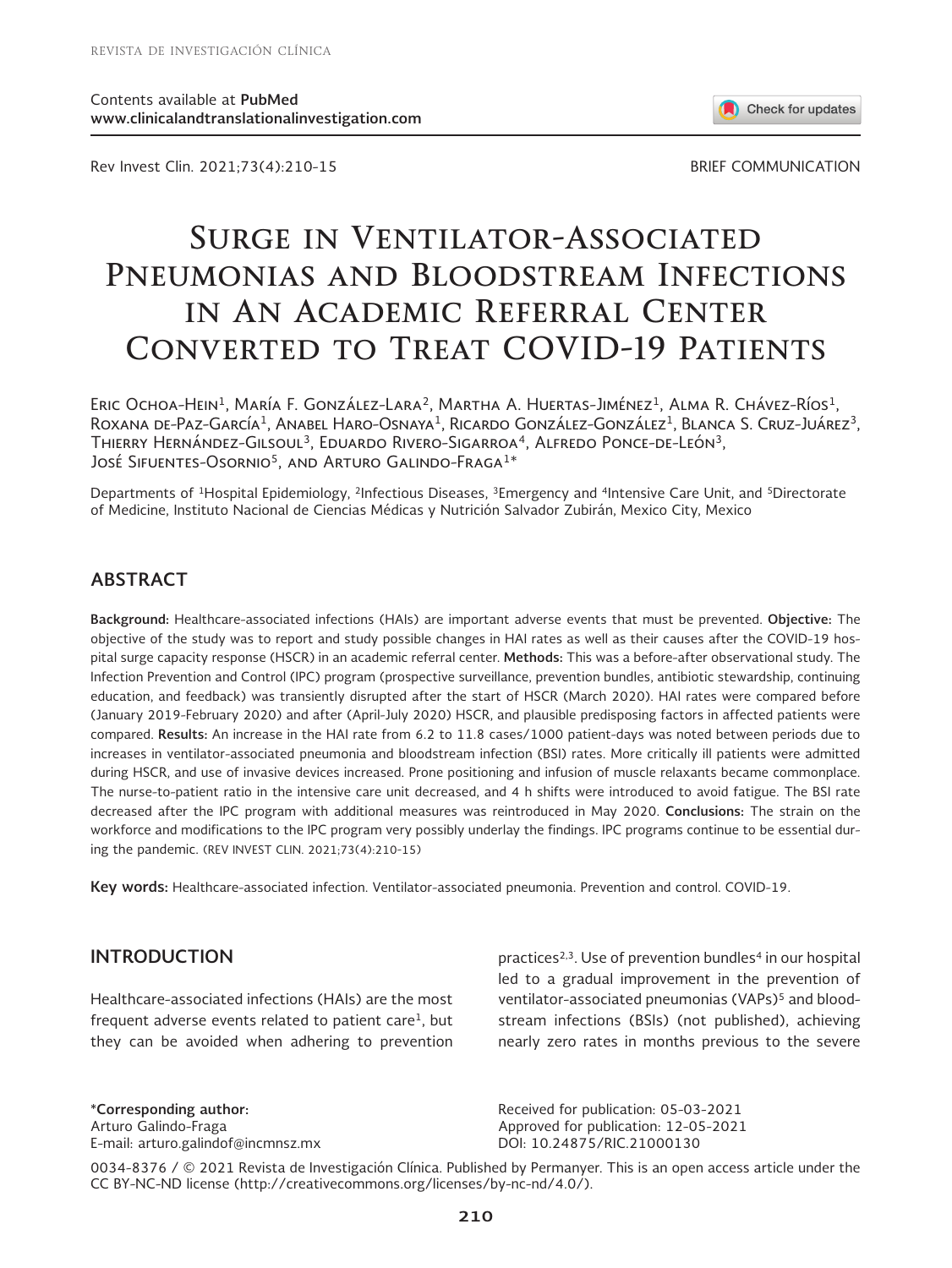acute respiratory syndrome coronavirus 2 pandemic. Full COVID-19 hospital surge capacity response (HSCR) started on March 16, 2020, and with it came the following changes in clinical workflow: (1) the nurse-to-patient ratio in the intensive care unit (ICU) declined from 1:1 to 1:2 during HSCR due to bed expansion; (2) <10% of staff was specialized in critical patient care; (3) 4 h shifts were introduced to avoid fatigue related to the use of personal protective equipment; and (4) prone positioning and infusion of muscle relaxants were fully implemented during HSCR, and daily awakening protocols were reduced as a consequence. In addition, epidemiological surveillance rounds were temporarily restricted by heads of different hospital areas in an attempt to lower overall risk of contagion among staff.

It was unknown if these changes had an impact on HAI rates. Therefore, the objective of this research was to calculate HAI rates before and after HSCR, as well as to study the most likely causes of any differences.

## **METHODS**

A before-after observational study was conducted. Active search and report of HAIs as well as patient predisposing factors are routinely done in a prospective, standardized manner and did not undergo any changes during the study period. Mainly due to this reason, the institutional review board granted a waiver for informed consent; furthermore, the study was deemed to pose no risk to patients due to the use of deidentified data in the database.

Our institutional Infection Prevention and Control (IPC) program relies on the following: (1) daily prospective surveillance, (2) HAI prevention bundles, (3) antibiotic stewardship, (4) continuing education, and (5) performance feedback on a monthly basis. Objective evidence on the conduct of these activities is routinely recorded on standardized sheets and reported monthly, as per hospital policies.

Starting in May 2020, additional IPC measures instituted were (1) retraining in prevention bundles, (2) retraining in safe central venous catheter insertion practices, (3) halting of double gloving, (4) emphasis on hand hygiene, and (5) weekly meetings between hospital authorities and heads of clinical areas.

HAIs were identified in all hospitalization areas (emergency department, ICU, accessory critical area, and hospital wards) and defined according to the NHSN standardized criteria current in 2019 and 20206. HAI events and the corresponding denominator data were recorded daily. Monthly HAI rates were calculated dividing the number of events by the number of patient-days and then multiplying by 1000; patientdays was used to simplify comparisons between different types of HAIs (rates adjusted to device-days and patient-days gave similar trends).

The following variables were compared among patients affected by HAIs: sex, age, length of stay before diagnosis of HAI, hospital area where HAI was identified, rate of in-hospital death, risk factors for hospital-acquired pneumonias and VAPs (endotracheal intubation, tracheostomy, use of humidifier, use of feeding tubes, use of proton-pump inhibitors, or H2 receptor antagonists), risk factors for BSIs (use of any type of venous or arterial catheter, parenteral nutrition), risk factors for catheter-associated urinary tract infection (use of urinary catheter), and risk factors for *Clostridioides difficile* infection (previous use of antibiotics, proton-pump inhibitors, and H2 receptor antagonists). Absolute and relative frequencies were used to summarize data.

Two time periods were compared: before HSCR (January 2019-February 2020) and during HSCR (April-July 2020). March 2020 was left out due to active HSCR. Gradual resumption of routine hospital activities began in July 2020.

## **Statistical Analysis**

Statistical analysis by the Chi-square test or Fisher's exact test (for categorical variables) or the Wilcoxon rank-sum test (for numerical variables) was done to contrast differences between the two time periods, considering a p cutoff value of ≤0.05 as statistically significant. Stata© version 14.0 (StataCorp, College Station, TX, USA) was used.

# **RESULTS**

Before HSCR, 449 HAIs in 72,832 patient-days were identified (HAI rate = 6.2/per 1000 patient-days). During HSCR, 170 HAIs in 14,372 patient-days occurred (HAI rate = 11.8 cases per 1000 patient-days).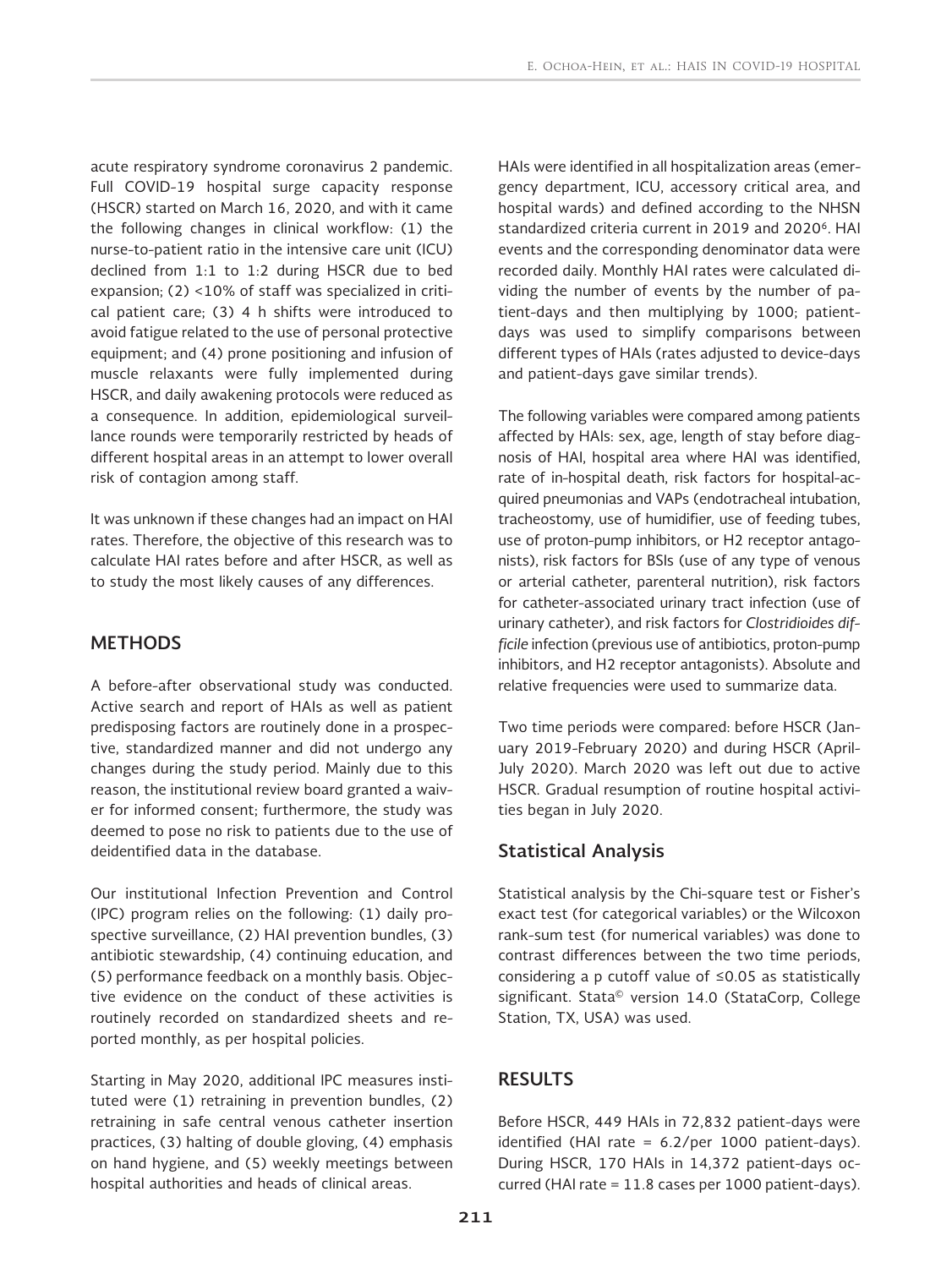

Figure 1. Healthcare-associated infection rates stratified by type of infection. Catheter-associated urinary tract infection and surgical site infection were left out for clarity; no changes were noted in rates of the former and no surgeries related to non-COVID-19 conditions were done during hospital surge capacity response.

The increase in the total HAI rate during HSCR was due to increases in VAP and BSI rates (Fig. 1).

A greater proportion of critically ill patients was admitted during HSCR, leading to an increase in the prevalence of risk factors related to insertion and use of invasive devices (Table 1).

Due to the workflow modifications during HSCR mentioned above, surveillance and estimation of adherence to the various measures of the IPC program were non-existent during HSCR.

The types of microorganisms causing HAIs differed between the two periods (Table 1). During HSCR, an increase in the proportion of Gram-negative bacilli and fungi was noted; in contrast, cases of *C. difficile*  infection diminished.

## **DISCUSSION**

An increase in BSI and VAP rates in our hospital was temporally associated with the interruption of our IPC program and changes in work standards due to HSCR. Our findings are in agreement with another study that reported a notorious increase in the BSI rate in COV-ID-19 patients, mostly due to Gram-negative bacteria<sup>7</sup>; among the causes, a higher number of critical patients admitted to strained ICUs, reduced staff-topatient ratios, and increased length of stay of patients were found. As noticed in that report, we also observed a reduction in our BSI rate after adoption of preventive actions. Although we are not able to provide a statistical value to this observation due to the limited HSCR time period during which BSI rates increased, there was a notorious reduction after the IPC program was resumed.

Regarding the VAP rate, our findings were similar to those of another study<sup>8</sup>: VAP in COVID-19 patients was a very frequent occurrence when mechanical ventilation was required. The rise in the endotracheal intubation rate related to the pandemic was a contributory factor<sup>5</sup>; however, prone positioning, use of muscle relaxants, a decreased rate of daily awakening protocols, and decreased surveillance of HAIs could also be associated. Of the potential associated factors mentioned previously, only resumption of surveillance was possible since modification of the others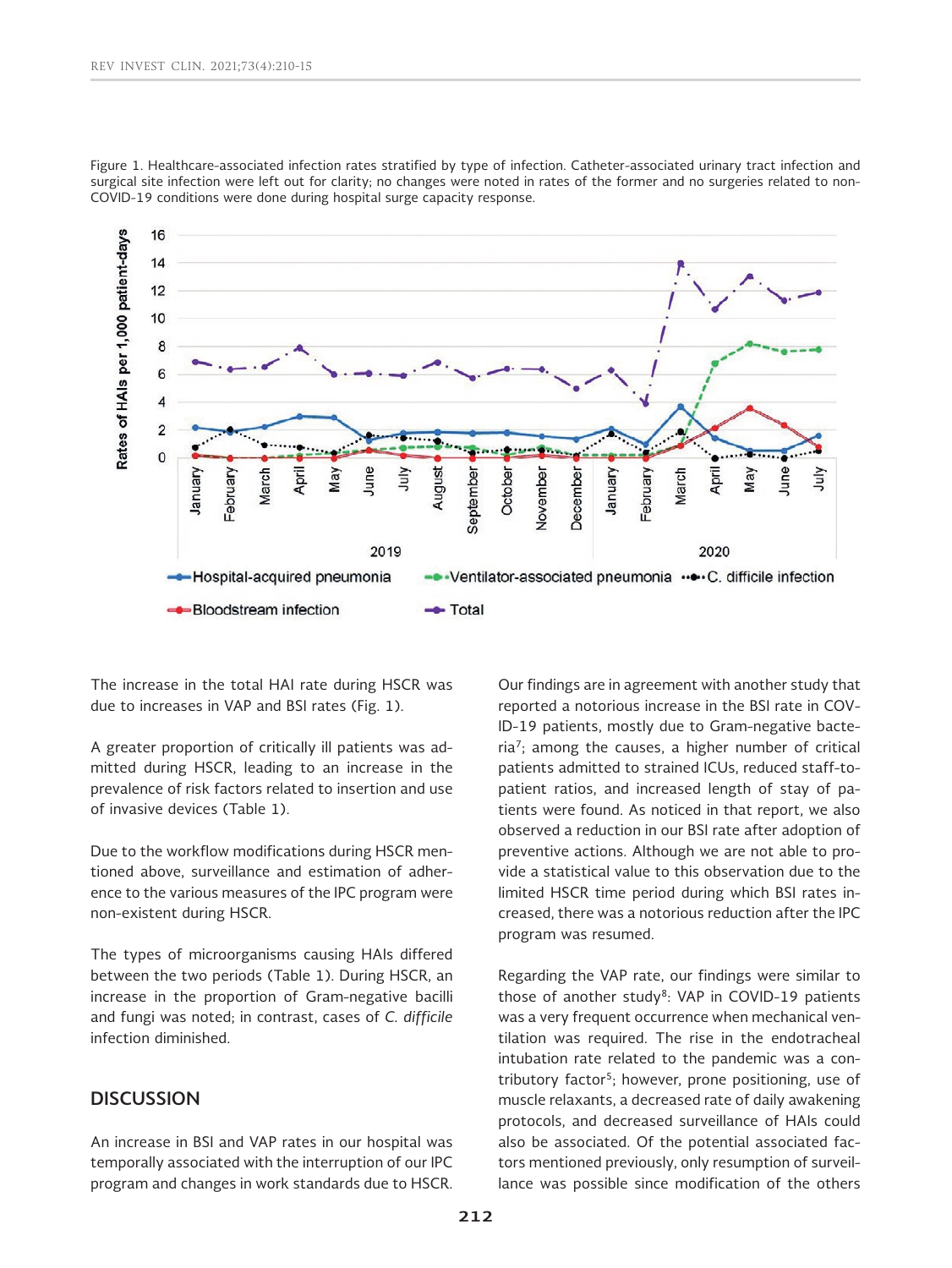| Variable                                                           | <b>Before HSCR</b><br>n (%) <sup>a</sup> | <b>During HSCR</b><br>n (%) <sup>a</sup> | p         |
|--------------------------------------------------------------------|------------------------------------------|------------------------------------------|-----------|
| HAI rate (×1000 patient-days)                                      | $6.2$                                    | 11.8                                     | 0.023     |
| Male sex                                                           | 213 (47.4)                               | 117 (68.8)                               | < 0.001   |
| Age, years (median, IQR)                                           | 53 (41-68)                               | 53 (43-60)                               | 0.150     |
| LoS before HAI, days (median, IQR)                                 | $13(7-23)$                               | $10.5(8-17)$                             | 0.010     |
| In-hospital death                                                  | 24(5.3)                                  | 55 (32.4)                                | < 0.001   |
| <b>Types of HAIs</b>                                               |                                          |                                          |           |
| <b>VAP</b>                                                         | 45 (10.0)                                | 93 (54.7)                                | < 0.001   |
| Hospital-acquired pneumonia                                        | 121 (26.9)                               | 31(18.2)                                 | 0.025     |
| <b>BSI</b>                                                         | 6(1.3)                                   | 35 (20.6)                                | < 0.001   |
| Candidemia                                                         | 0(0)                                     | 14(8.2)                                  | < 0.001   |
| Catheter-associated urinary<br>tract infection                     | 37(8.3)                                  | 6(3.5)                                   | 0.039     |
| Surgical site infection                                            | 113 (25.2)                               | 0(0)                                     | <b>NA</b> |
| C. difficile infection                                             | 68 (15.2)                                | 3(1.8)                                   | < 0.001   |
| Other                                                              | 59 (13.1)                                | 2(1.2)                                   | < 0.001   |
| <b>Risk factors for various HAIs</b>                               |                                          |                                          |           |
| Arterial catheter                                                  | 2(0.4)                                   | 52 (30.6)                                | < 0.001   |
| Hemodialysis catheter                                              | 11(2.4)                                  | 12(7.1)                                  | 0.007     |
| Central venous catheter                                            | 306 (68.2)                               | 158 (92.9)                               | < 0.001   |
| Venous peripheral catheter                                         | 232 (51.7)                               | 86 (50.6)                                | 0.806     |
| Parenteral nutrition                                               | 3(0.7)                                   | 3(1.8)                                   | 0.354     |
| Endotracheal intubation                                            | 51(11.4)                                 | 154 (90.6)                               | < 0.001   |
| Time from endotracheal<br>intubation to VAP, days<br>(median, IQR) | $9(6-14)$                                | $10.5(8-16)$                             | 0.087     |
| Use of humidifier                                                  | 19(4.2)                                  | 5(2.9)                                   | 0.458     |
| Tracheostomy                                                       | 11(2.4)                                  | 5(2.9)                                   | 0.778     |
| Nasogastric tube                                                   | 5(1.1)                                   | 4(2.4)                                   | 0.268     |
| Nasojejunal tube                                                   | 0(0)                                     | 27 (15.9)                                | 0.001     |
| Use of PPI or H2 receptor<br>antagonists                           | 311 (69.3)                               | 116 (68.2)                               | 0.806     |
| Urinary catheter                                                   | 186 (41.4)                               | 155 (91.2)                               | < 0.001   |
| Use of antibiotics before HAI                                      | 381 (84.9)                               | 121 (71.2)                               | < 0.001   |
| Hospital area where HAI was identified                             |                                          |                                          |           |
| Wards                                                              | 365 (81.3)                               | 9(5.3)                                   | < 0.001   |
| Emergency department                                               | 44 (9.8)                                 | 108 (63.5)                               |           |
| ICU                                                                | 39 (8.7)                                 | 38 (22.4)                                |           |
| Accessory critical area                                            | <b>NA</b>                                | 15(8.8)                                  |           |
| Other area                                                         | 1(0.2)                                   | 0(0)                                     |           |

Table 1. Comparison of patient characteristics, risk factors, and microorganisms isolated from healthcare-associated infections before and during HSCR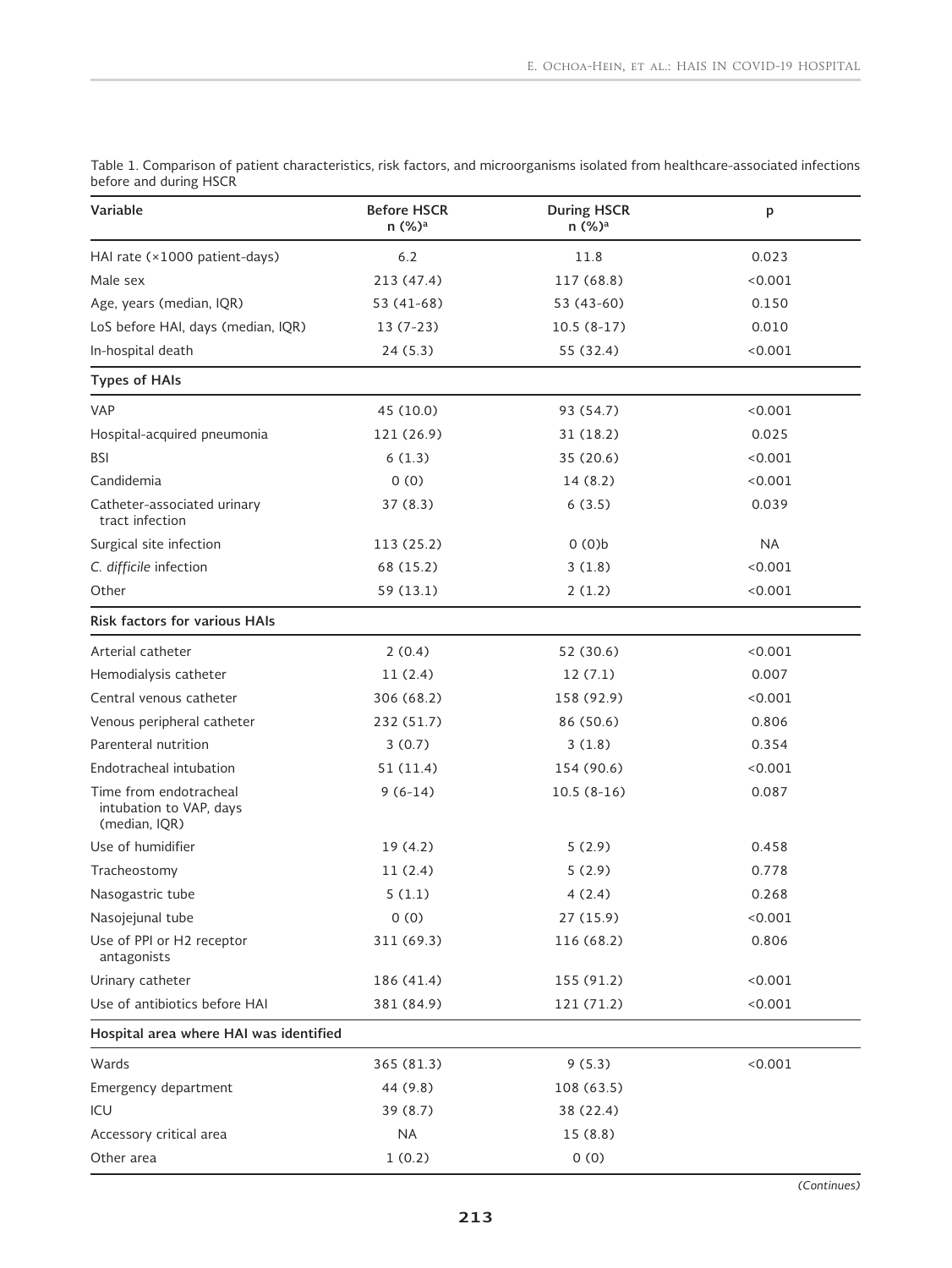| Variable                                               | <b>Before HSCR</b><br>n (%) <sup>a</sup> | <b>During HSCR</b><br>n (%) <sup>a</sup> | p         |
|--------------------------------------------------------|------------------------------------------|------------------------------------------|-----------|
| Hospital area where HAI was identified                 |                                          |                                          |           |
| Microorganisms isolated                                | 288                                      | 207                                      |           |
| Gram-negative bacilli                                  | 140 (48.6)                               | 141 (68.1)                               | < 0.001   |
| Enterobacter cloacae                                   | $\overline{4}$                           | 33                                       |           |
| Escherichia coli                                       | 34                                       | 22                                       |           |
| Klebsiella pneumoniae                                  | 16                                       | 18                                       |           |
| Other Enterobacteriaceae                               | 28                                       | 28                                       |           |
| Pseudomonas aeruginosa                                 | 27                                       | 24                                       |           |
| Other non-fermenting<br>Gram-negative bacilli          | 31                                       | 16                                       |           |
| Gram-positive cocci                                    | 42 (14.6)                                | 27 (13.0)                                | 0.624     |
| Enterococci                                            | 24                                       | 5                                        |           |
| Staphylococcus aureus                                  | 9                                        | 9                                        |           |
| Coagulase-negative staphylococci                       | 1                                        | 9                                        |           |
| Other cocci                                            | 8                                        | 4                                        |           |
| Fungi                                                  | 23(8.0)                                  | 35 (17.0)                                | 0.002     |
| Candida albicans                                       | 9                                        | 9                                        |           |
| Non-albicans Candida spp.                              | 6                                        | 14                                       |           |
| Aspergillus spp.                                       | 5                                        | 9                                        |           |
| Other fungi                                            | 3                                        | 3                                        |           |
| C. difficile                                           | 68 (23.6)                                | 3(1.4)                                   | < 0.001   |
| Other microorganism                                    | 15(5.2)                                  | 1(0.5)                                   | 0.003     |
| Resistant microorganisms of epidemiological importance |                                          |                                          |           |
| <b>ESBL</b> producers                                  | 4/8(50.0)                                | 12/29 (41.4)                             | 0.705     |
| AmpC producers                                         | 6/14(42.9)                               | 52/82 (63.4)                             | 0.146     |
| Carbapenem-resistant<br>Enterobacteriaceae             | 2/12(16.7)                               | 9/79(11.4)                               | 0.635     |
| Methicillin-resistant S. aureus                        | 2/6(33.3)                                | 0/5(0)                                   | 0.455     |
| Multidrug-resistant P. aeruginosa                      | 5/7(71.4)                                | 2/21(9.5)                                | 0.004     |
| Carbapenem-resistant<br>Acinetobacter baumannii        | 4/4(100)                                 |                                          | <b>NA</b> |
| Azole-resistant Candida species                        |                                          | 8/13(61.5)                               | <b>NA</b> |

Table 1. Comparison of patient characteristics, risk factors, and microorganisms isolated from healthcare-associated infections before and during HSCR *(continued)*

aUnless otherwise stated.

bNon-COVID-19 surgical procedures were halted during HSCR.

HSCR: hospital surge capacity response; HAI: healthcare-associated infection; IQR: interquartile range; LoS: length of stay; VAP: ventilatorassociated pneumonia; BSI: bloodstream infection; PPI: proton-pump inhibitor; NA: not applicable; ESBL: extended-spectrum beta-lactamase; AmpC: ampC beta-lactamase. ICU: intensive care unit, *C. difficile: Clostridioides difficile.*

was unfortunately restricted to patients without severe disease. This could explain the lack of reduction in VAP rates.

The rates of hospital-acquired pneumonia in wards remained stable, possibly due to the admission of nonintubated and less severely ill patients in such areas.